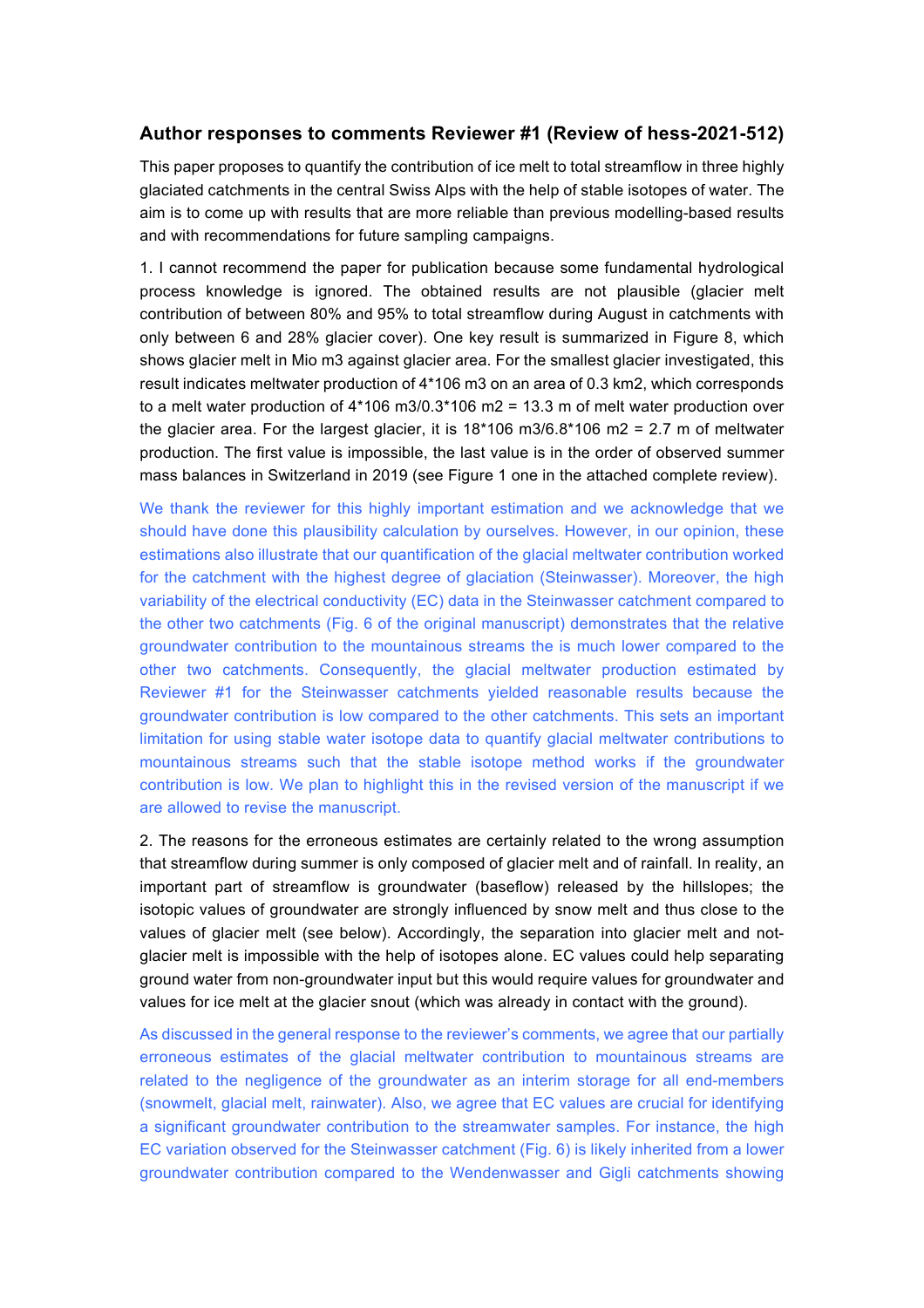much lower EC variations typical of groundwater-dominated streams. However, groundwater is not an independent end-member because it consists of a mixture of the three endmembers (snowmelt, glacial melt, rainwater). Thus, in our opinion, quantifying the groundwater component does not significantly help to get better estimates for the contribution of the rainwater, snowmelt, and glacial melt contribution in a specific streamwater sample. This is also because the EC value of the groundwater component is mainly controlled by the overall degree of mineral dissolution reactions occurring in the subsurface and thus, the subsurface residence time of the groundwater body, and not by the contribution of the three endmembers in a specific groundwater sample.

3. The analysis of the contribution of ice to streamflow is based on a total of 2 ice melt samples taken each from a different glacier, both located in only one of the three catchments, i.e. there are no ice samples in two of the catchments. One catchment has no snow samples, all snow samples have (according to the sampling location figure) been taken at low elevations, there is only a total of 19 snow samples (the paper does not contain a clear overview of dates and elevations when and where the snow samples were taken). Ice melt can have considerable variability (Figure 2) and be overlapping with the values of snowmelt and of the snowpack (Figure 3). Since groundwater is strongly influenced by snowmelt, it most likely has isotopic ratios that are also rather low.

In our opinion, the low number of glacial meltwater samples does not majorly affect the main conclusion of the paper since it has been previously shown that the isotopic variability of glacial melt water is low compared to snow and rain (Müller et al., 2021; Schmieder et al., 2018; Zuecco et al., 2019). In addition, the data that reviewer 1 shows in figure 2 displays a  $\delta^2$ H variation of 6‰ (-106 - -112‰) for glacial meltwater. A similar  $\delta^2$ H variation of was observed in our samples (-93.6 - -95.3‰). Moreover, the variation in  $\delta^2$ H in figure 2 shown by the reviewer corresponds to a variation of around 0.75‰ in  $\delta^{18}O$  being also in the range of our samples (-12.83‰ vs. -13.33‰). Hence, we think that we captured the isotopic variability of the glacial meltwater with our samples and that they are representative for the glacial meltwater in the mountainous streams.

Regarding the 23 snow samples, it is correct that they originate from only one catchment. However, given that the outlets of the three catchments are located within a distance of only about 2 km (Fig. 1 of the original manuscript), we do not think that this is an issue. The sampling dates and exact coordinates are all provided in the data repository (see line 557 of the original manuscript). However, we agree that we should provide at least the sampling altitudes in a table of the main manuscript. This will demonstrate that the snow samples were collected at different altitudes ranging from 1541 to 2169 masl. We would also like to emphasize that we have collected the snow samples during a period of 13 months (February 2019-March 2020), which included the winter months where the catchments were only accessible by helicopters. We are confident that the resulting snow stable isotope data presented in Fig. 4 represent a unique dataset for obtaining new insights into the processes causing the temporal variation of the stable isotope signature of alpine snow packs. For the revised manuscript, we plan to provide a more in-depth interpretation and discussion of this highly interesting and unique dataset if we are allowed to revise the manuscript.

We also agree that groundwater is influenced by snowmelt but we are not convinced that snowmelt is the only source. Instead, groundwater likely represents a mixture between snowmelt, rainwater and glacial melt. Owing to the elevated residence time we expect that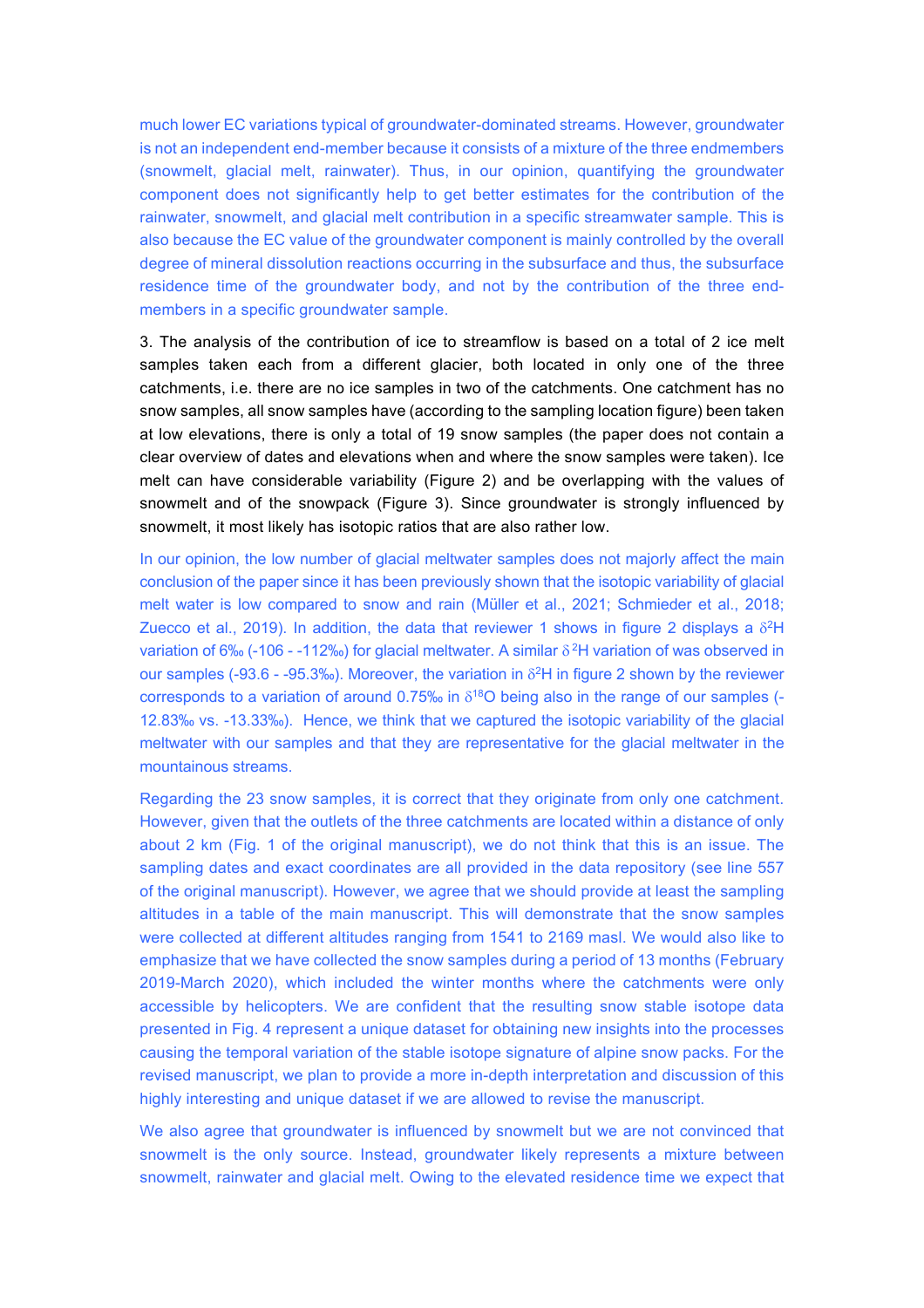groundwater  $\delta^2$ H and  $\delta^{18}$ O values reflect an average signature defined by the mean annual contribution of snowmelt, glacial melt and rainfall as the three main water sources.

4. Figure 2: delta-Deuterium values in ice melt samples from the Otemma glacier (Müller et al., 2021), see also the display material here: https://presentations.copernicus.org/EGU21/EGU21- 7182\_presentation.pdf

Unfortunately, the indicated link does not work so we could not find the indicated material.

5. Introduction: There is no reference to mixing analysis in the introduction despite of the huge body of hydrologic literature in this field. There is very little reference to isotopes studies in Alpine areas (e.g. Penna et al., 2014)

We acknowledge that we have to extend the introduction regarding this topic. This will be done in the revised version of the manuscript if we are allowed to revise the manuscript.

6. The text mentions the enrichment in heavy isotopes in the snowpack over the accumulation season and attributes it to melt/refreeze cycles and moisture exchange with the ground. This explanation is a priori not plausible for enrichment during the accumulation phase at elevations around 2000 masl (exact sampling elevations unknown) where ground is often frozen in winter and melt only occasion. However, the sampled period might well correspond to an exceptionally warm winter. This should be specified. We would need actual temperature recordings to shed light on this.

We agree that moisture exchange with the subsurface is not possible and that moisture exchange with the atmosphere is more likely to have caused the observed stable isotope shift. In the revised manuscript, we will provide an extended interpretation and discussion of the data shown in Fig. 6 if we are allowed to revise the manuscript.

The exact sampling locations are provided in the data repository and we will list the sampling altitudes in the main part of the revised version of the manuscript if we are allowed to revise the manuscript.

7. Line 283: mistake, "The more enriched d18O and d2H snow values in the ablation compared to the ablation period".

Correct, the second time "ablation" should be replaced by "accumulation". We will correct this issue in the revised manuscript if we are allowed to revise the manuscript.

8. Line 288: I would not interpret a single solid ice sample with respect to two ice melt samples.

Well, the samples were taken at the same time and we think it is an interesting observation because it demonstrates that during ice melt, stable isotope ratios can change. We agree, that the interpretation is challenging though.

9. Line 363 following: would be more interesting to compare the streamflow in terms of specific discharge (normalized to catchment area), in mm/d, (and thus remove the log-scale in the figure)

We agree with the reviewer and we will apply the suggested change when preparing the revised version of the manuscript if we are allowed to revise the manuscript.

10. Line 381: "The significant contribution of snow and glacial meltwater to the stream discharges is further reinforced by the low electrical conductivity (E.C.) in the Steinwasser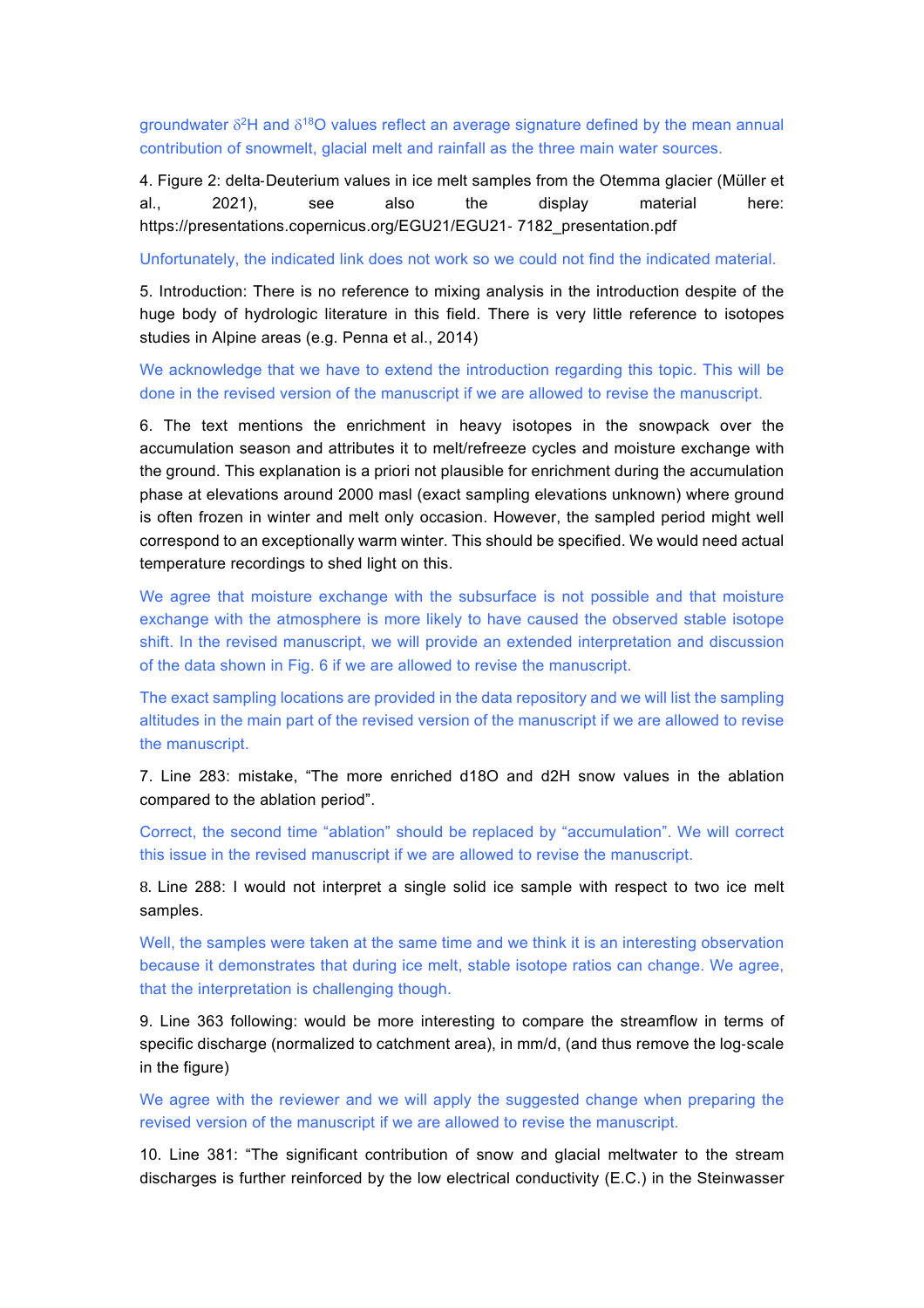catchment discharge (~ 30 μs/cm) between June and August 2019 (Fig. 6C)": you omit that the two others seem to have values of around 100. Do you have any groundwater / spring sample to judge how high this is?

In fact, we did collect spring samples (i.e. groundwater) close to the outlet of the Wendenand Steinwasser catchments. For the Wendenwasser spring, we measured 148 and 149 µS/cm on August 23 and September 16, 2019, respectively. For the Steinwasser spring, we measured 63 µS/cm on October 3 2019. These measurements are fully consistent with the statement the reviewer referred to (line 381) and we plan to add them to the manuscript and to provide a corresponding discussion when preparing the revised version of the manuscript if we are allowed to revise the manuscript.

11. Line 389 following: you make the point that during winter low flow, which is dominated by groundwater, the separation of streamflow components (rain, snow, ice) is difficult. This applies also during the rest of the year

We agree with the reviewer. As described in the general response to the reviewer's comments, we plan to change slightly the scope of the manuscript to focus more on the opportunities, challenges, and limitations of using stable water isotopes for the quantification of glacial meltwater contributions to mountainous streams.

12. Line 405 following: do you have evidence of the absence of snow in August and September? Perhaps at least the largest glacier has still a firn / permanent snow area? Even for the other two glaciers, snow might persists in August and might come back in late September? Complete absence might hold maximum for a week or two. Snow might even persist in August in shady areas outside the glaciers?

The reviewer is right, we cannot completely exclude the presence of firn and the absence of patchy snow in shady areas. However, the observation that our quantification approach results in reasonable glacial meltwater contributions to the stream in the Steinwasser catchment, characterized by a low groundwater contribution (see general response to the reviewer's comments above), suggest that the error introduced by this simplification is rather small.

13. Line 415: you could test the sensitivity of the results to a lapse rate in precipitation, since you have such an effect for part of the year as far as I understood?

The reviewer is right, this could and will be tested when preparing the revised manuscript if we are allowed to revise the manuscript.

14. Line 420: "it can be expected that the isotopic signature of the melting ice changes minimally between in August and September (Beria et al., 2018)." Different locations on the glacier might show different values for melt; but the actual problem is that the hillslopes provide high baseflow, which has isotopic values of groundwater, which in turn has the values of snow;

We agree, as described in the general response to the reviewer's comments, the quantification of the glacial meltwater contribution to mountainous streams is highly challenging if a strong groundwater contribution occurs. However, we would like to emphasize that the stable isotope values of groundwater samples depend on the contribution of snowmelt, glacial melt and rainfall in the groundwater. Owing to the elevated residence time we expect that groundwater  $\delta^2$ H and  $\delta^{18}$ O values reflect an average signature